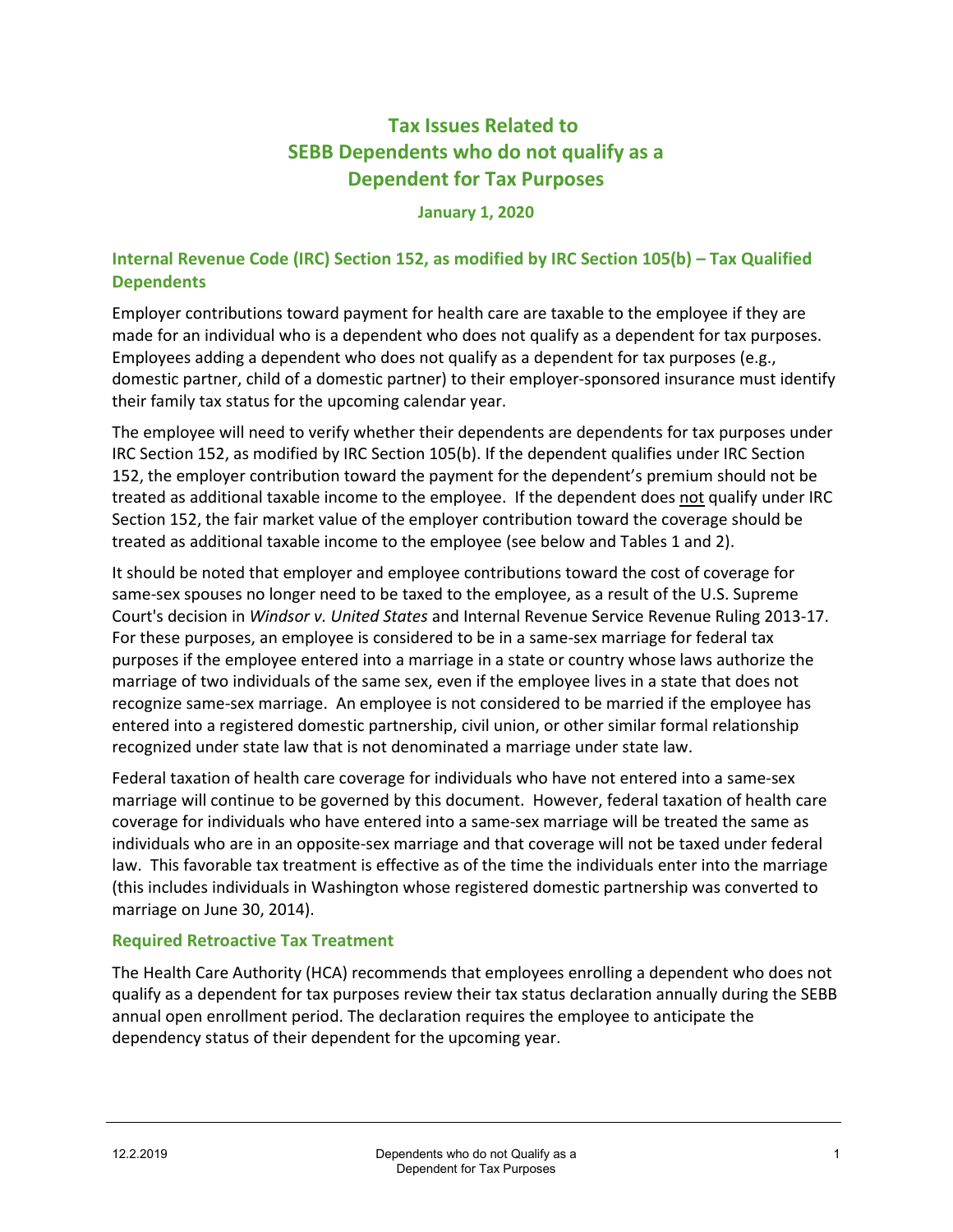It is also important for employees to report to their employer any changes in dependency status during the year because IRC Section 152 requires a "look-back" at the dependency status at the end of each calendar year. If dependency changes during the calendar year, a retroactive adjustment will be necessary.

Identified on the next page are examples of status changes and instructions to correct them.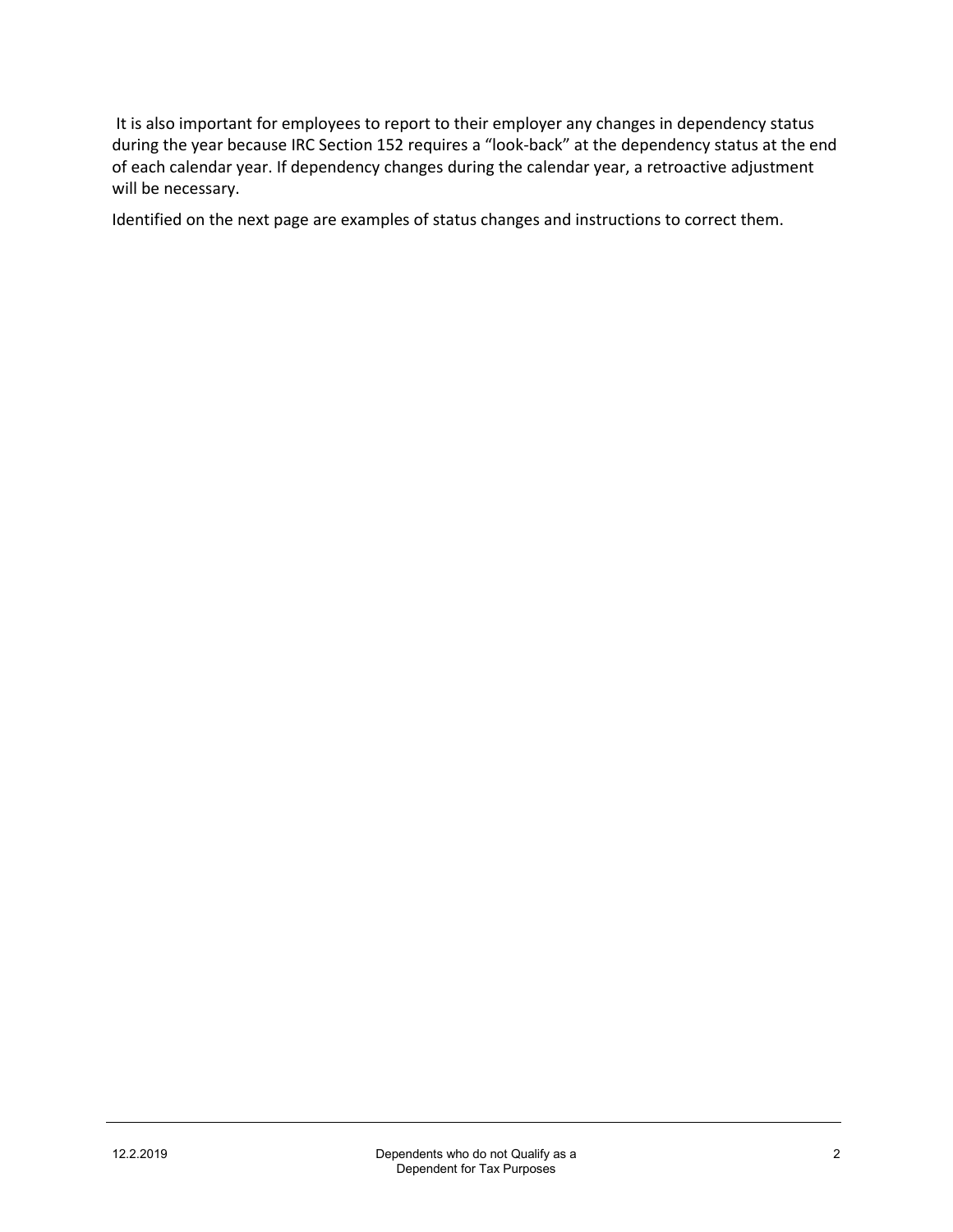**Examples of mid-year dependency status changes and instruction:**

| <b>Situation:</b>                                                                                                                            | <b>Result:</b>                                                                                                                                                | <b>Employee notifies you of the</b><br>change in dependent tax<br>status: | <b>Agency must:</b>                                                                                                                                                                     | <b>Agency Action:</b>                                                                                                                                              |
|----------------------------------------------------------------------------------------------------------------------------------------------|---------------------------------------------------------------------------------------------------------------------------------------------------------------|---------------------------------------------------------------------------|-----------------------------------------------------------------------------------------------------------------------------------------------------------------------------------------|--------------------------------------------------------------------------------------------------------------------------------------------------------------------|
| 1. Dependent qualifies as a<br>dependent for tax purposes<br>for a portion of the tax year<br>(For example: January to<br>July) <sup>1</sup> | The Fair Market Value<br>(FMV) of coverage for<br>dependent that does not<br>qualify as a dependent for<br>tax purposes is taxable<br>income for the employee | During the tax year                                                       | Collect the appropriate number of<br>months of:<br>• Federal Income Tax<br>• Social Security Tax<br>• Medicare Tax from the<br>employee                                                 | • On the next 941 filed reflect<br>the correction and file a 941c<br>with an explanation<br>• Verify W-2 provided in<br>January reflects the FMV for<br>the year   |
| for the entire year                                                                                                                          |                                                                                                                                                               | After the end of the tax year                                             | Collect appropriate months of :<br>• Social Security Tax<br>• Medicare Tax from the<br>employee                                                                                         | • Verify W-2 provided in<br>January reflects the FMV for<br>the year<br>• If W-2 has already been filed,<br>file a W-2c showing<br>corrected amount                |
| 2. Employee does not indicate<br>dependent would qualify as<br>a dependent for tax<br>purposes for the entire tax<br>year (January-December) | The Fair Market Value<br>(FMV) of the coverage for<br>the dependent is not<br>taxable income for the<br>employee for the entire<br>year                       | During the tax year                                                       | Refund or credit the employee the<br>appropriate months of:<br>• Social Security Tax<br>• Medicare Tax<br>Optional, but not required, refund<br>• Federal Income Tax to the<br>employee | • On the next 941 reflect the<br>correction and file a 941c<br>with an explanation<br>• Verify W-2 provided in<br>January does not reflect the<br>FMV for the year |
|                                                                                                                                              |                                                                                                                                                               | After the end of the tax year                                             | Refund or credit the employee the<br>appropriate months of:<br>• Social Security Tax<br>• Medicare Tax to the employee                                                                  | • Verify W-2 provided in<br>January does not reflect the<br>FMV for the year<br>• If W-2 has already been filed,<br>file a W-2c showing<br>corrected amount        |

*1 A dependent must qualify as a dependent for tax purposes for the entire year in order to receive favorable tax treatment.*

*Note: A dependent's death does not change his or her status for the portion of the year during which the dependent was alive. No adjustments would be required in the case of a death of a dependent.*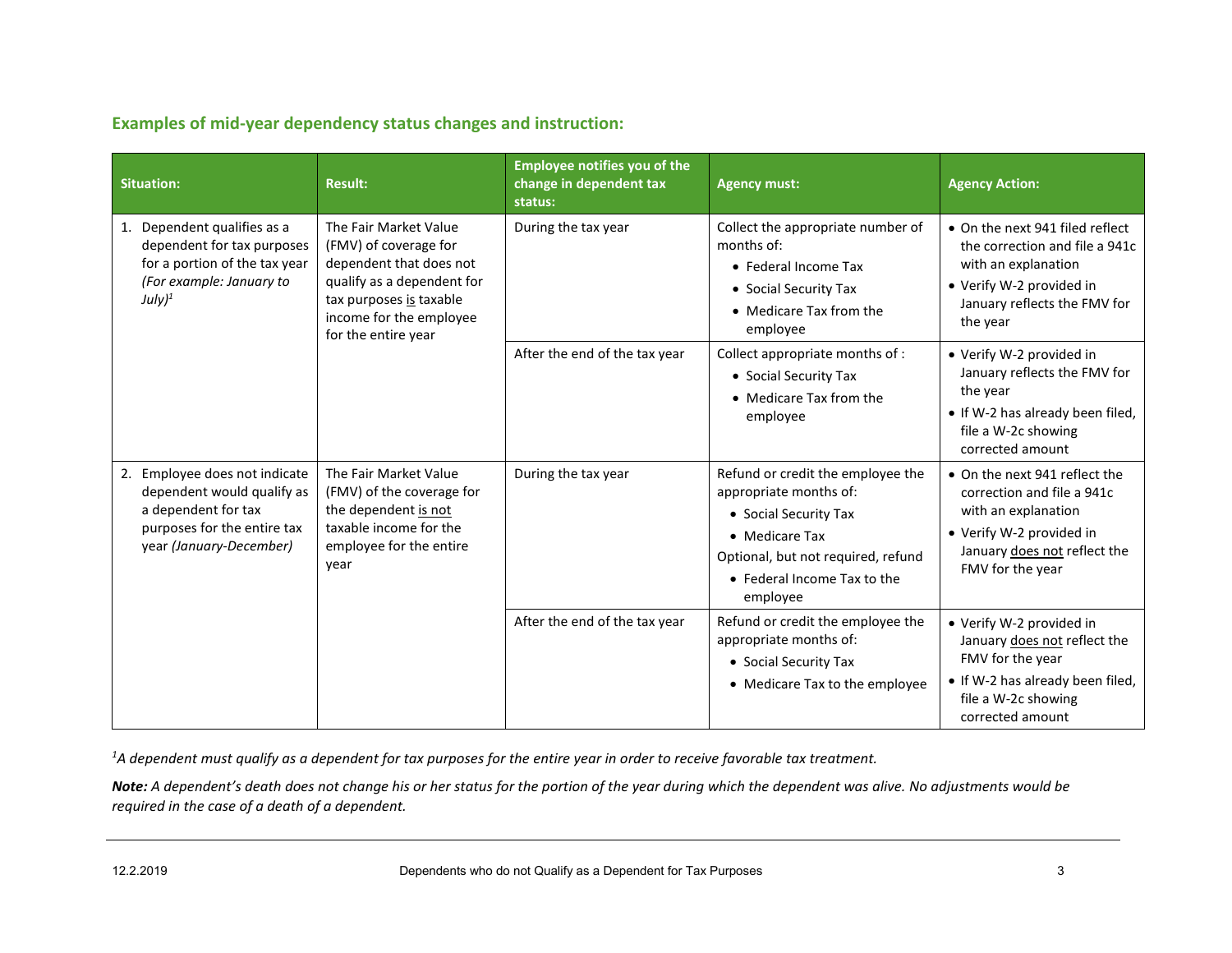### **IRC Section 152 Dependents who do not qualify as a Dependent for Tax Purposes**

Employees adding a dependent who does not qualify as a dependent for tax purposes will have additional taxable income, which needs to be taxed and reported.

There will be two taxation issues to be addressed.

| Issue:                                                                                                                             | <b>Action:</b>                                                                                                                                                                                                                                                                                                                                                     | <b>Resource:</b>                                                  |
|------------------------------------------------------------------------------------------------------------------------------------|--------------------------------------------------------------------------------------------------------------------------------------------------------------------------------------------------------------------------------------------------------------------------------------------------------------------------------------------------------------------|-------------------------------------------------------------------|
| 1. State-share premium paid<br>to the insurance carrier for<br>dependents who do not<br>qualify as a dependent for<br>tax purposes | The Fair Market Value (FMV) of the<br>coverage, less any after-tax contributions,<br>is taxable to the employee and subject to:<br>• Federal Income Tax<br>• Social Security Tax<br>• Medicare Tax<br>(Not subject to retirement)                                                                                                                                  | Appendix A, Tables $1 - 2$ reports<br>the fair market value (FMV) |
| 2. Employee contribution for<br>dependents who do not<br>qualify as a dependent for<br>tax purposes                                | • Do not take a pre-tax deduction for<br>employee contributions for dependents<br>that do not qualify as a dependent for<br>tax purposes.<br>Payroll systems provide the ability to<br>deduct pre- and post-tax based on<br>dependents that do or do not qualify as a<br>dependent for tax purposes under IRC<br>Section 152, as modified by IRC Section<br>105(b) | Appendix A, Tables 3 - 6                                          |

### **"Declaration of Tax Status" Form**

Employees enrolling non-tax qualified dependents are required to complete a *Declaration of Tax Status* form to indicate whether his/her dependent qualifies as a dependent for tax purposes under IRC Section 152, as modified by IRC Section 105(b).

The IRS provides information on how to determine a dependent's tax status. The employee may use the *Worksheet for Determining Support* in IRS Publication 501 to assess whether a dependent enrolled on the employee's SEBB coverage qualifies as a dependent for tax purposes under IRC Section 152, as modified by IRC Section 105(b). The publication is available a[t www.irs.gov.](http://www.irs.gov/)

Employees with dependents who do not meet the Section 152 definitions will be able to continue to make premium contributions for their own insurance coverage with pre-tax payroll deductions even though contributions for the dependents must be deducted on a post-tax basis.

### **Questions**

Direct any questions you have to your legal or tax advisor. Employees with questions should be directed to the IRS web site: [www.irs.gov](http://www.irs.gov/) or to their tax advisor.

*Note: There is federal law which requires reporting of medical and dental related contributions and costs on employee W-2 Forms, beginning with the 2012 W-2 Form furnished to employees in January 2013. Refer to separate guidance provided for reporting the cost of health care on the W-2 form.*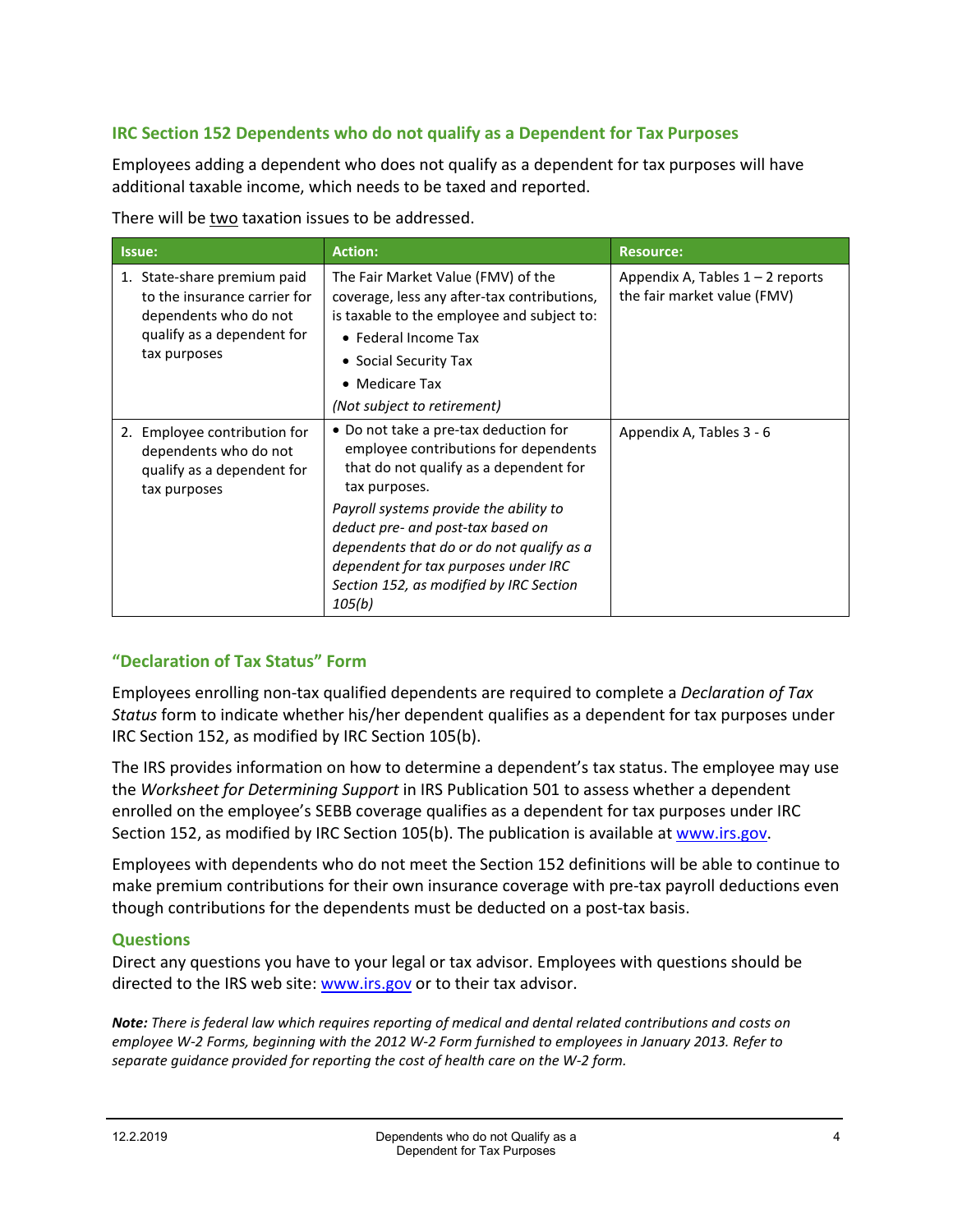### **Appendix A –** *HCA Finance and Administration Final 2019 SEBB Rates*

#### **Additional Taxable Income for Dependents who do not qualify as a Dependent for Tax Purposes**

**Table 1:** Employer Share Medical and Dental (FMV)

2019 Monthly State Premium Contribution for Medical and Dental for Employees Additional Taxable Income for Dependent Coverage

| <b>Medical and Dental Plan</b>                                   | Partner* |     | <b>Subscriber's</b><br>or Partner's<br>Child(ren)* |                   | <b>Partner</b><br>and<br>Child(ren)* |       |
|------------------------------------------------------------------|----------|-----|----------------------------------------------------|-------------------|--------------------------------------|-------|
| <b>All Medical Plans</b>                                         |          | 611 |                                                    | 470               |                                      | 1,222 |
| All Medical Plans + Domestic<br>Partner Surcharge, if applicable |          | 661 |                                                    | Not<br>Applicable |                                      | 1,272 |

#### **Table 2:** Employer Share Dental and Vision Only (FMV)

Sample chart for dental and vision only enrollment-taxable amount for dependents

| <b>Dental and Vision Plan</b> | Partner* |    | <b>Subscriber's</b><br>or Partner's<br>Child(ren)* |    | <b>Partner</b><br>and<br>Child(ren)* |    |
|-------------------------------|----------|----|----------------------------------------------------|----|--------------------------------------|----|
| All Dental Plans              |          | 49 |                                                    | 49 |                                      | 98 |
| <b>All Vision Plans</b>       |          |    |                                                    |    |                                      | 14 |

*\*Premiums displayed are rounded to the nearest dollar, consistent with IRS tax reporting. The maximum state contribution (or index rate) is changed annually with the new insurance contracts, currently effective January 1 of each year, for the entire calendar year. The state contribution for employee is not displayed.*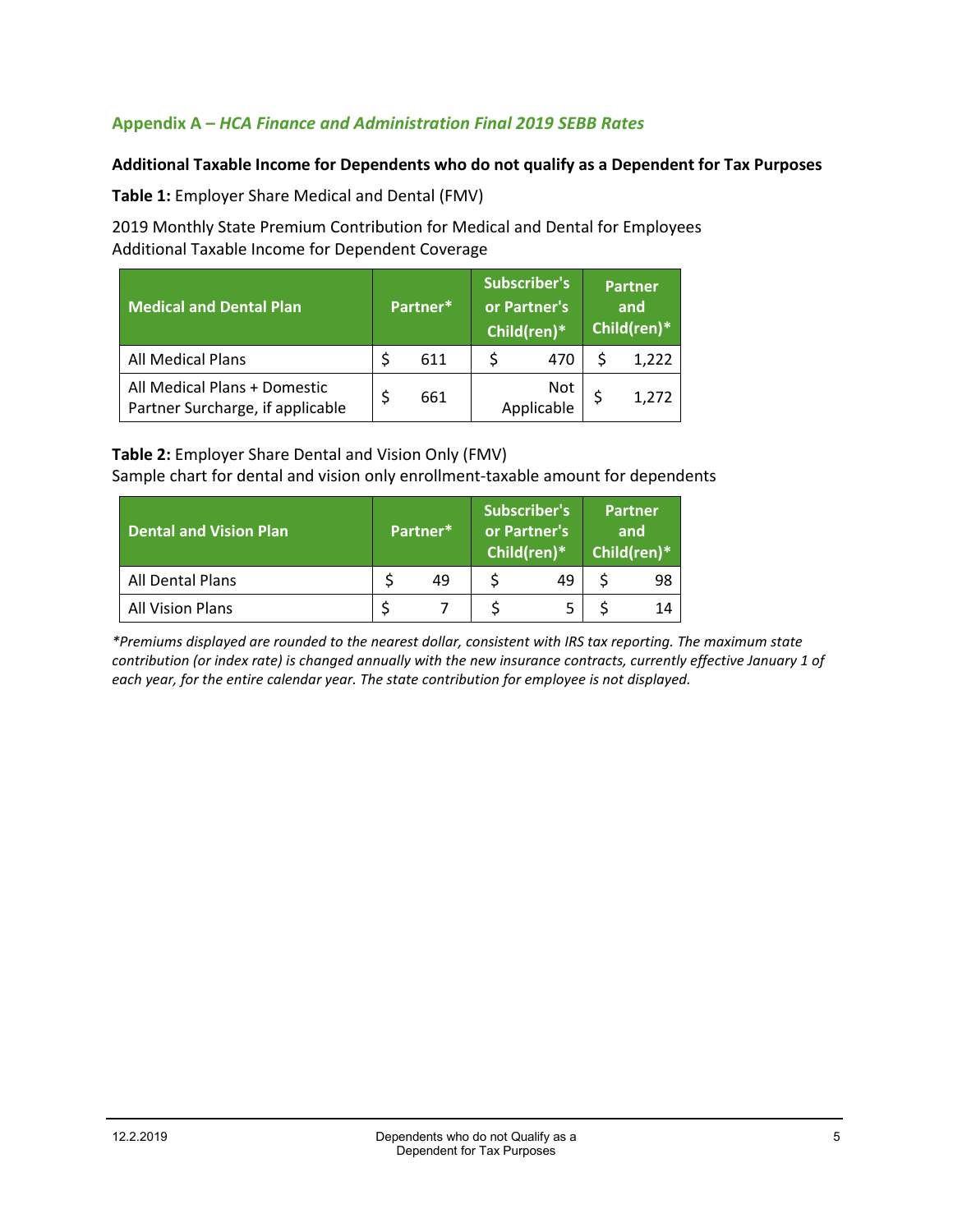# **Employee Monthly Contributions (Deductions) for Dependents who do not qualify as a Dependent for Tax Purposes**

| <b>Plan Name</b>                          | <b>Subscriber</b><br>and Spouse | <b>Subscriber</b> | <b>Partner</b> |
|-------------------------------------------|---------------------------------|-------------------|----------------|
| Kaiser Permanente NW 1                    | \$56                            | \$28              | \$28           |
| Kaiser Permanente NW 2                    | \$82                            | \$41              | \$41           |
| Kaiser Permanente NW 3                    | \$212                           | \$106             | \$106          |
| Kaiser Permanente WA Core 1               | \$26                            | \$13              | \$13           |
| Kaiser Permanente WA Core 2               | \$38                            | \$19              | \$19           |
| Kaiser Permanente WA Core 3               | \$178                           | \$89              | \$89           |
| Kaiser Permanente WA SoundChoice          | \$98                            | \$49              | \$49           |
| Kaiser Permanente WA Options Access PPO 1 | \$78                            | \$39              | \$39           |
| Kaiser Permanente WA Options Access PPO 2 | \$138                           | \$69              | \$69           |
| Kaiser Permanente WA Options Access PPO 3 | \$232                           | \$116             | \$116          |
| Premera Blue Cross High PPO               | \$140                           | \$70              | \$70           |
| Premera Blue Cross Peak Care EPO          | \$62                            | \$31              | \$31           |
| Premera Blue Cross Standard PPO           | \$44                            | \$22              | \$22           |
| Uniform Medical Plan Achieve 1            | \$66                            | \$33              | \$33           |
| Uniform Medical Plan Achieve 2            | \$196                           | \$98              | \$98           |
| Uniform Medical Plan High Deductible      | \$50                            | \$25              | \$25           |
| Uniform Medical Plan Plus - PSHVN         | \$136                           | \$68              | \$68           |
| Uniform Medical Plan Plus - UW            | \$136                           | \$68              | \$68           |

**Table 3**: Post-Tax Partner Share for "Subscriber and Spouse" Tier

# **Table 4:** Post Tax Partner Share for "Full Family" Tier

| <b>Plan Name</b>                          | <b>Full Family</b> | <b>Subscriber</b><br>and Child(ren) | <b>Partner</b> |
|-------------------------------------------|--------------------|-------------------------------------|----------------|
| Kaiser Permanente NW 1                    | \$84               | \$49                                | \$35           |
| Kaiser Permanente NW 2                    | \$123              | \$72                                | \$51           |
| Kaiser Permanente NW 3                    | \$318              | \$186                               | \$132          |
| Kaiser Permanente WA Core 1               | \$39               | \$23                                | \$16           |
| Kaiser Permanente WA Core 2               | \$57               | \$33                                | \$24           |
| Kaiser Permanente WA Core 3               | \$267              | \$156                               | \$111          |
| Kaiser Permanente WA SoundChoice          | \$147              | \$86                                | \$61           |
| Kaiser Permanente WA Options Access PPO 1 | \$117              | \$68                                | \$49           |
| Kaiser Permanente WA Options Access PPO 2 | \$207              | \$121                               | \$86           |
| Kaiser Permanente WA Options Access PPO 3 | \$348              | \$203                               | \$145          |
| Premera Blue Cross High PPO               | \$210              | \$123                               | \$87           |
| Premera Blue Cross Peak Care EPO          | \$93               | \$54                                | \$39           |
| Premera Blue Cross Standard PPO           | \$66               | \$39                                | \$27           |
| Uniform Medical Plan Achieve 1            | \$99               | \$58                                | \$41           |
| Uniform Medical Plan Achieve 2            | \$294              | \$172                               | \$122          |
| Uniform Medical Plan High Deductible      | \$75               | \$44                                | \$31           |
| Uniform Medical Plan Plus - PSHVN         | \$204              | \$119                               | \$85           |
| Uniform Medical Plan Plus - UW            | \$204              | \$119.00                            | \$85.00        |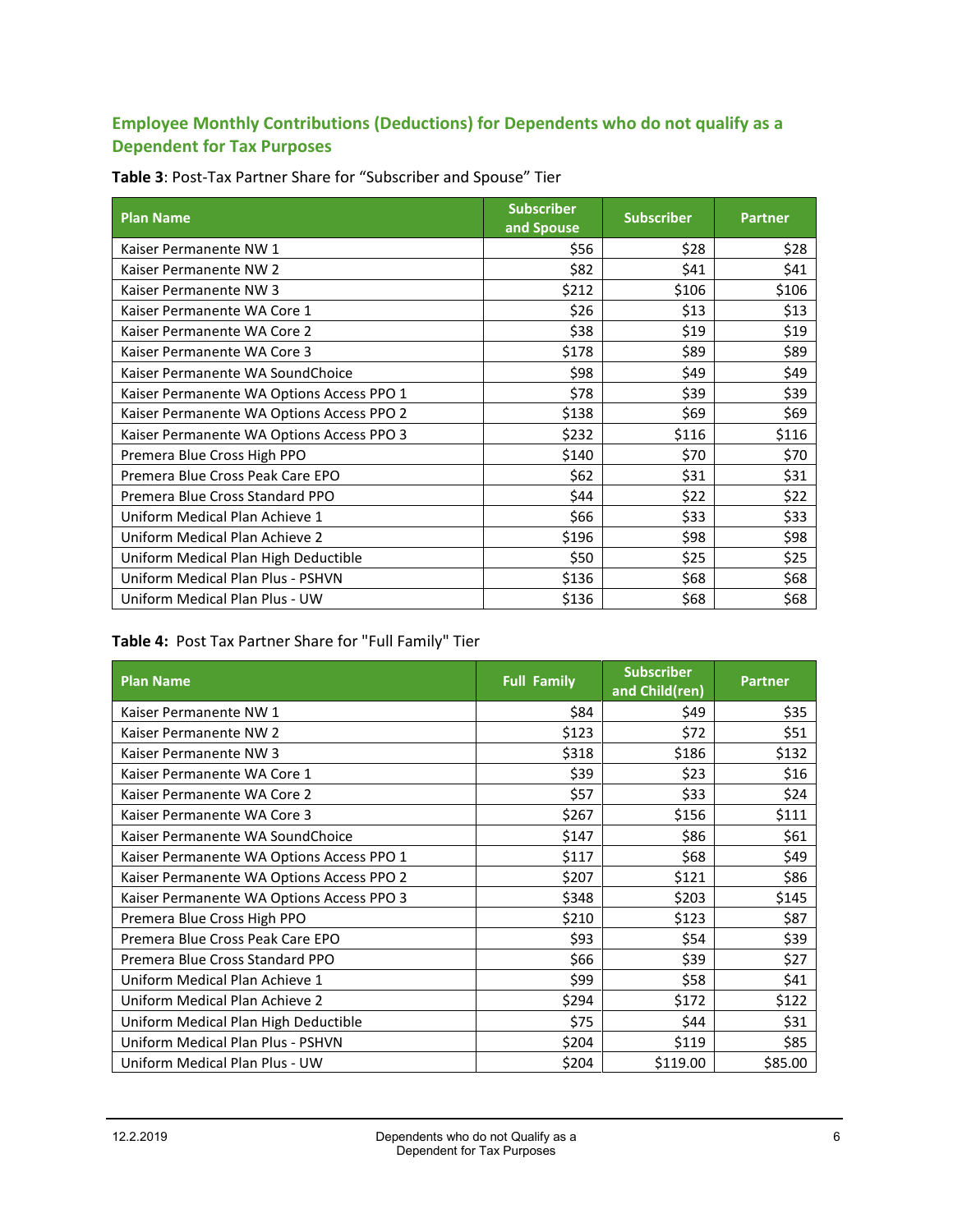| <b>Plan Name</b>                          | <b>Full Family</b> | <b>Subscriber</b> | <b>Partner and</b><br>Child(ren) |
|-------------------------------------------|--------------------|-------------------|----------------------------------|
| Kaiser Permanente NW 1                    | \$84               | \$28              | \$56                             |
| Kaiser Permanente NW 2                    | \$123              | \$41              | \$82                             |
| Kaiser Permanente NW 3                    | \$318              | \$106             | \$212                            |
| Kaiser Permanente WA Core 1               | \$39               | \$13              | \$26                             |
| Kaiser Permanente WA Core 2               | \$57               | \$19              | \$38                             |
| Kaiser Permanente WA Core 3               | \$267              | \$89              | \$178                            |
| Kaiser Permanente WA SoundChoice          | \$147              | \$49              | \$98                             |
| Kaiser Permanente WA Options Access PPO 1 | \$117              | \$39              | \$78                             |
| Kaiser Permanente WA Options Access PPO 2 | \$207              | \$69              | \$138                            |
| Kaiser Permanente WA Options Access PPO 3 | \$348              | \$116             | \$232                            |
| Premera Blue Cross High PPO               | \$210              | \$70              | \$140                            |
| Premera Blue Cross Peak Care EPO          | \$93               | \$31              | \$62                             |
| Premera Blue Cross Standard PPO           | \$66               | \$22              | \$44                             |
| Uniform Medical Plan Achieve 1            | \$99               | \$33              | \$66                             |
| Uniform Medical Plan Achieve 2            | \$294              | \$98              | \$196                            |
| Uniform Medical Plan High Deductible      | \$75               | \$25              | \$50                             |
| Uniform Medical Plan Plus - PSHVN         | \$204              | \$68              | \$136                            |
| Uniform Medical Plan Plus - UW            | \$204              | \$68              | \$136                            |

**Table 5:** Post Tax Partner and Child(ren) Share for "Full Family" Tier

**Table 6:** Post Tax Partner's Child(ren) Share for "Subscriber and Child(ren)" Tier

| <b>Plan Name</b>                          | <b>Subscriber</b><br>and Child(ren) | <b>Subscriber</b> | <b>Partner's</b><br><b>Children</b> |
|-------------------------------------------|-------------------------------------|-------------------|-------------------------------------|
| Kaiser Permanente NW 1                    | \$49                                | \$28              | \$21                                |
| Kaiser Permanente NW 2                    | \$72                                | \$41              | \$31                                |
| Kaiser Permanente NW 3                    | \$186                               | \$106             | \$80                                |
| Kaiser Permanente WA Core 1               | \$23                                | \$13              | \$10                                |
| Kaiser Permanente WA Core 2               | \$33                                | \$19              | \$14                                |
| Kaiser Permanente WA Core 3               | \$156                               | \$89              | \$67                                |
| Kaiser Permanente WA SoundChoice          | \$86                                | \$49              | \$37                                |
| Kaiser Permanente WA Options Access PPO 1 | \$68                                | \$39              | \$29                                |
| Kaiser Permanente WA Options Access PPO 2 | \$121                               | \$69              | \$52                                |
| Kaiser Permanente WA Options Access PPO 3 | \$203                               | \$116             | \$87                                |
| Premera Blue Cross High PPO               | \$123                               | \$70              | \$53                                |
| Premera Blue Cross Peak Care EPO          | \$54                                | \$31              | \$23                                |
| Premera Blue Cross Standard PPO           | \$39                                | \$22              | \$17                                |
| Uniform Medical Plan Achieve 1            | \$58                                | \$33              | \$25                                |
| Uniform Medical Plan Achieve 2            | \$172                               | \$98              | \$74                                |
| Uniform Medical Plan High Deductible      | \$44                                | \$25              | \$19                                |
| Uniform Medical Plan Plus - PSHVN         | \$119                               | \$68              | \$51                                |
| Uniform Medical Plan Plus - UW            | \$119                               | \$68              | \$51                                |